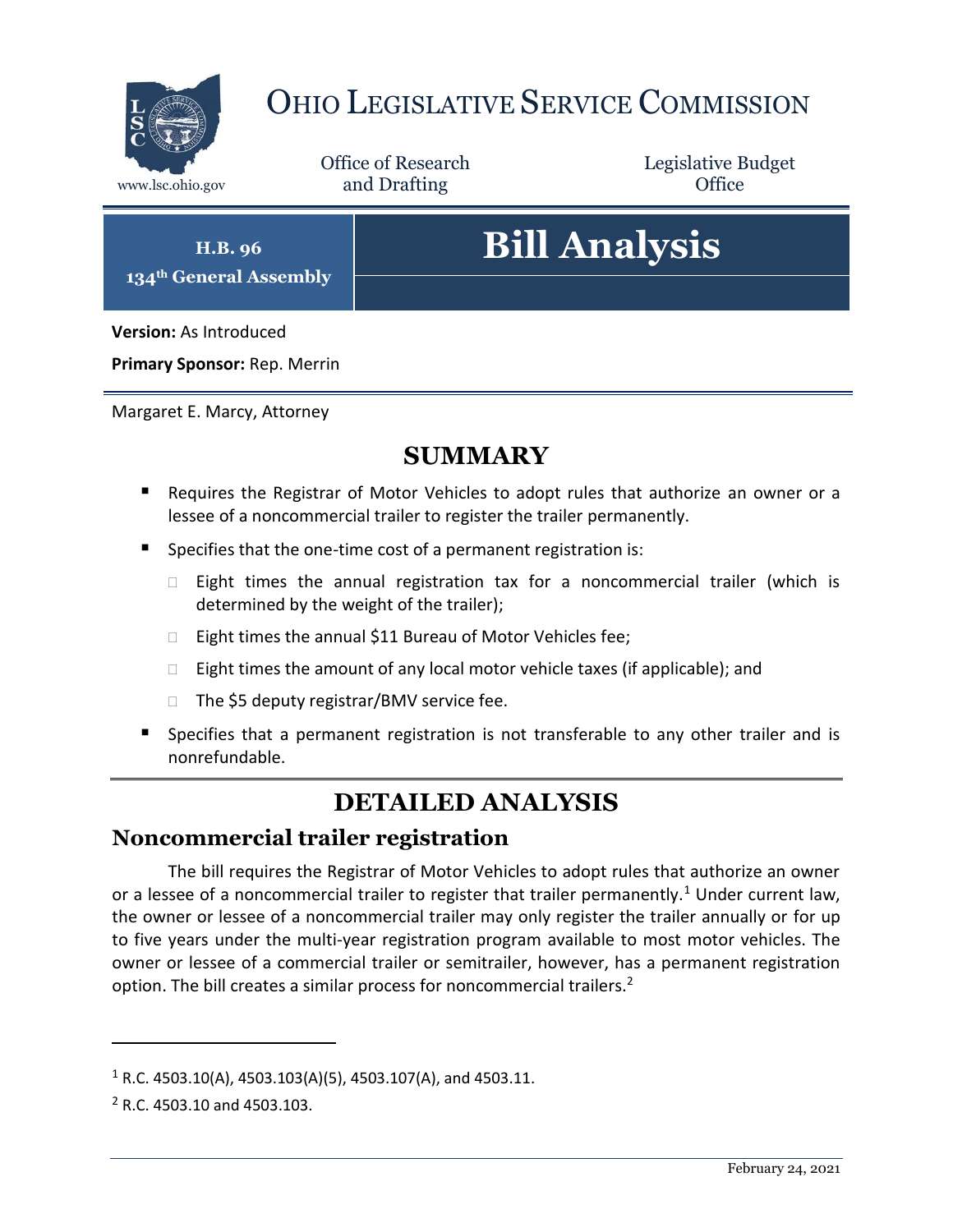#### **Permanent registration costs**

The bill specifies that the one-time cost of a permanent noncommercial trailer registration is:

- 1. Eight times the annual registration tax for a noncommercial trailer (the annual tax ranges from \$16 to \$140, depending on the unladen weight of the trailer up to 10,000 pounds); $3$
- 2. Eight times the annual Bureau of Motor Vehicles fee (the annual fee is currently \$11);
- 3. Eight times the amount of any local motor vehicle taxes (the annual taxes range from \$0 to \$30, depending on the taxes levied in the registrant's jurisdiction);<sup>4</sup>
- 4. A single deputy registrar/BMV service fee (\$5).<sup>5</sup>

Thus, for example a 5,000-pound trailer with a base annual registration cost of \$70 (\$59 for the annual registration tax plus \$11 for the additional annual BMV fee), plus the maximum amount of local motor vehicle taxes (\$30), multiplied by eight, plus the \$5 service fee, equals \$805 for a permanent registration. If the registrant registers in a jurisdiction without a local motor vehicle tax, the cost for permanent registration would be \$565.

The cost structure is similar to the current law permanent registration for a commercial trailer or semitrailer. By registering the commercial trailer permanently, the owner or lessee of the trailer pays in advance for eight years of registration, but then pays nothing in registration taxes and fees for the rest of the lifetime of the trailer beyond the eight years.<sup>6</sup>

#### **Permanent registration requirements**

In addition to paying all required taxes and fees, an owner or lessee must submit a completed application for registration and comply with all other motor vehicle registration requirements. At that point, the Registrar or deputy registrar must issue the applicant a permanent license plate and a permanent validation sticker.<sup>7</sup> The noncommercial trailer permanent registration is exclusive to the trailer that is registered, and is not transferable to any other trailer. Additionally, the applicant is not entitled to any refund of any taxes or fees that are paid for the permanent registration (e.g., if the noncommercial trailer only lasts for five years, the applicant cannot get a refund for the additional three years of taxes and fees that were paid on it).<sup>8</sup>

 $\overline{a}$ 

<sup>&</sup>lt;sup>3</sup> R.C. 4503.04(E). [https://publicsafety.ohio.gov/static/bmv\\_non](https://publicsafety.ohio.gov/static/bmv_non-commercial_trailer_registration_fees.pdf)[commercial\\_trailer\\_registration\\_fees.pdf.](https://publicsafety.ohio.gov/static/bmv_non-commercial_trailer_registration_fees.pdf)

<sup>&</sup>lt;sup>4</sup> R.C. Chapter 4504. A local jurisdiction may exempt noncommercial trailers weighing 1,000 pounds or less, at the discretion of the local jurisdiction. R.C. 4504.20.

 $5$  R.C. 4503.038, 4503.04(E), 4503.10(C)(1), 4503.107(B), and Chapter 4504.

 $6$  R.C. 4503.103(A)(2).

 $7$  R.C. 4503.107(C) and 4503.191(A)(2)(b).

 $8$  R.C. 4503.107(D) and (E).